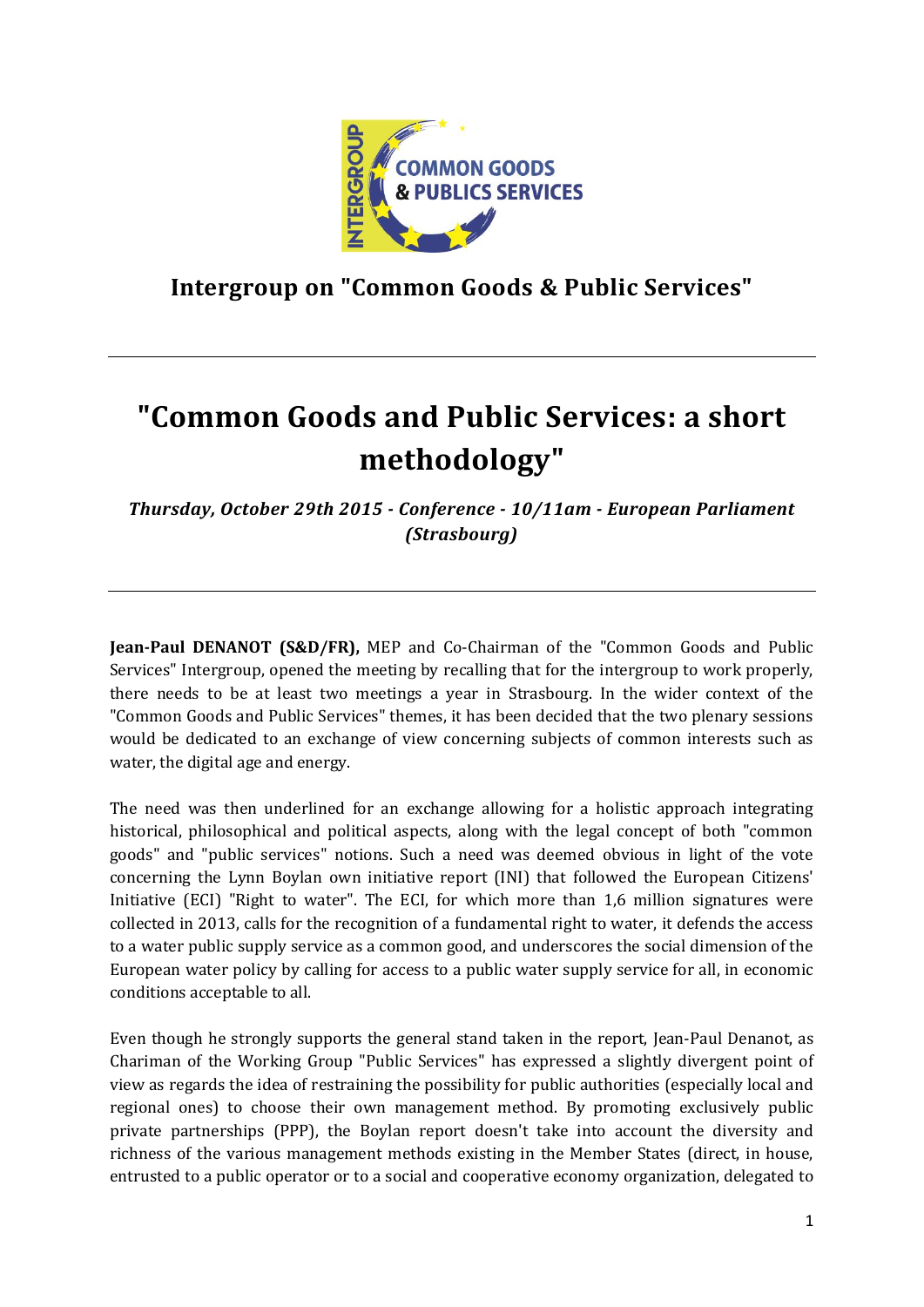a private undertaking - in which case a **structural** frame is created and adequate controls are put into place by public authorities). When it comes to water, a distinction needs to be done between the resource, that needs to be considered a common good (local resource and circular economy), and the collection, treating and distribution service for which local organizing authorities have the right to choose their own management method (subsidiarity principle).

**Pierre BAUBY**, teacher-researcher in Science-Po Paris and creator of RAP (Refonder l'Action Public, "Rethinking Public Action"), presented (see table below):

- The origins and story of the concepts of "Common Goods (CG)" and "Public or General Interest Services (PS)". The origin of CG goes a long way back: the concept was first marginalized by the economic development and merchandizing, then came back thanks notably to the work of Elinor Ostrom, Nobel Prize for Economics in 2009. The PS is more recent; the idea was gradually built upon since the end of the 19th century in Europe through the social movements and political choices that were made.
- The main applications and grounds today. A CG is rival and non-exclusive. It is characterized by common property, management and governance, and certain defiance towards the State. PS covers sovereign, administrative, industrial and commercial services, at the local or national level. Two definitions exist: the organic one merges PS and public entity; the functional one defines an SP by its goals and mission rather than ownership. PS are built upon three pillars: defending the right to access for all, solidarity, preparing the future;
- EU, MIS and common goods: CG have not yet been integrated into the reference acts of the UE, whilst PS are precisely referenced (Article 14 and 86 of the TFEU, Fundamental Rights Charter, Protocol 26), and shared as common values.
- Convergences: for convergence to be attained there needs to be a union above the differences as well as a structural integration to the democratic participation at all levels.

**Pablo SANCHEZ** is a former member of the EFPS (European Federation of Public Services) and coordinator of the campaign "Right to water". He endorsed Pierre Beauby's presentation and gave some precisions on CG on three points:

- their position with regard to ownership, in the context of a market economy : he used the example of water and the digital age to show how important it is to focus on the question of container to understand that mutual interests exist between CG and PS. The digital content is everyone's content, but the container - i.e. the material element that allows the diffusion to happen - is owned by a few, such as the GAFA, the for multinational companies that effectively own the Internet and form the "new **enclosures**".
- their collective management, not coming from the Sate (up-bottom) and the inclusivity, the participatory approach of a community; its idea of general interest.
- CB put the collective decisions taken by the "community" at the heart of the socioeconomic game. It is a tool to think big, a new form of activism for social change. It can be measured taking the example of culture - culture produces, but how is culture produced? Who owns it and how can the community of creators decide of the future of its works? A never-ending debate.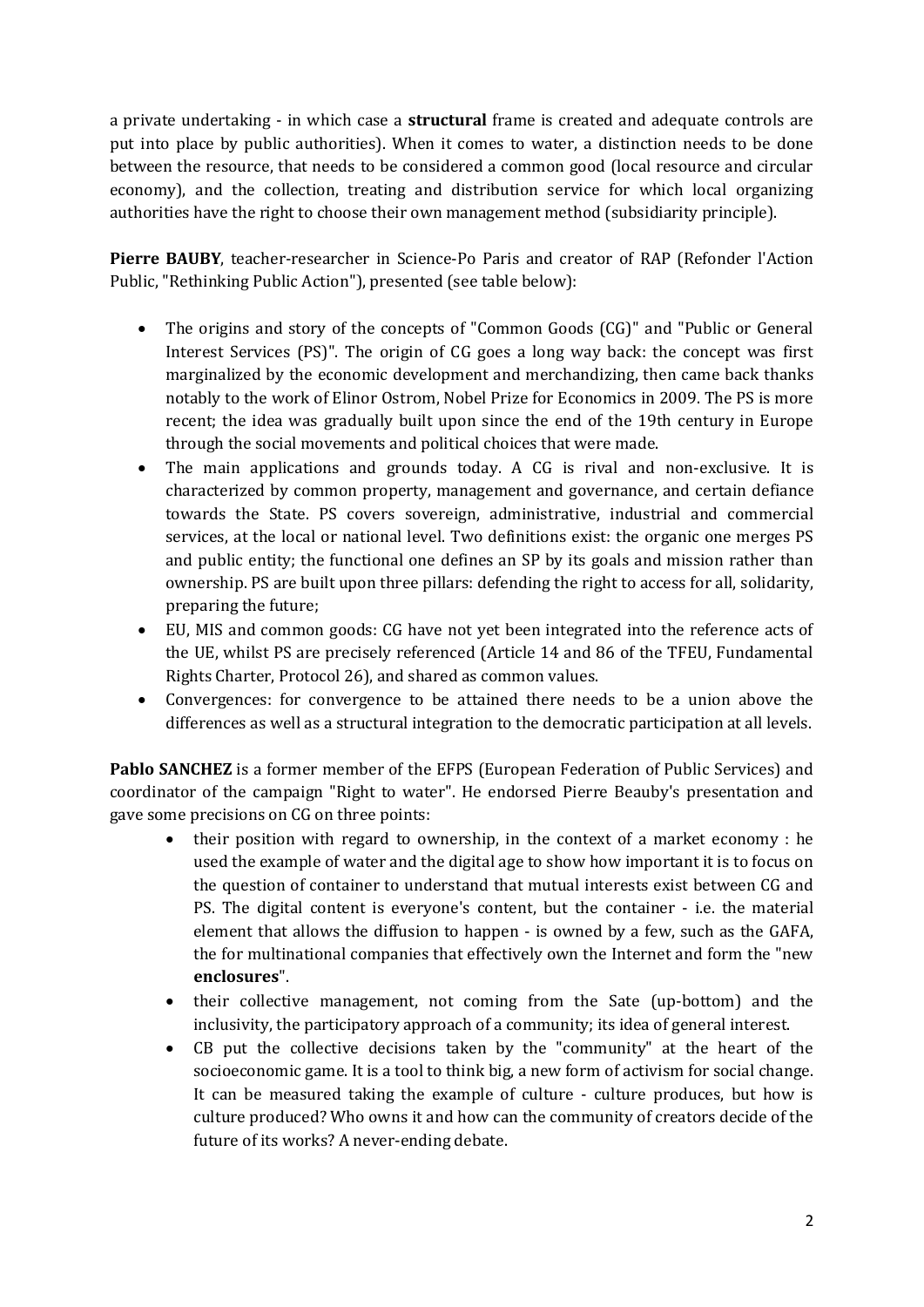Pablo Sanchez suggested collecting and capitalizing on all the "best practices" as regards management of CG and PS to create the basis for a new European legislation.

**Julie Ward, MEP (S&D/UK)** was the first to open the exchange of view with the audience. She recalled the paramount importance of arts and education in order to live together peacefully, public spaces, common goods and public services. She underlined the role of artists as intermediaries, who rethink codes and rules, allowing ideas to progress.

**Marie-Christine VERGIAT (GUE/FR)** underscored the necessity to find a common definition of SCI/PS/CG. The French, for instance, do not distinguish between the organic and functional approach to public services. Moreover, the MEP insisted on the fact that we need to be cautious with the idea that the State is the ultimate safeguard of public interest. The idea of CG allows the questioning the difference between ideals and reality. Too often is the general interest confiscated to the benefit of the market; common goods are "everybody's and nobody's". Democratic governance is the link missing between the notion of PS and CG - everybody participates in management.

\*\*\*

**Marisa MATIAS (GUE/PT),** MEP and Co-Chairwoman of the Intergroup "Common Goods and Public Services", ended the conferences by suggesting the creation of a working group whose mandate would be to focus on the definitions, in order to create a frame for debate and stay focused on the question of ownership. She then underlined two common challenges postcapitalist and post-Marxist: the urgency to take on board the opinions expressed on the social medias and on the side-lines of big events such as the COP21, endorsed by civil society. "Common (*goods*) are a place where society can express itself, and by consequence solve conflicts" she concluded.